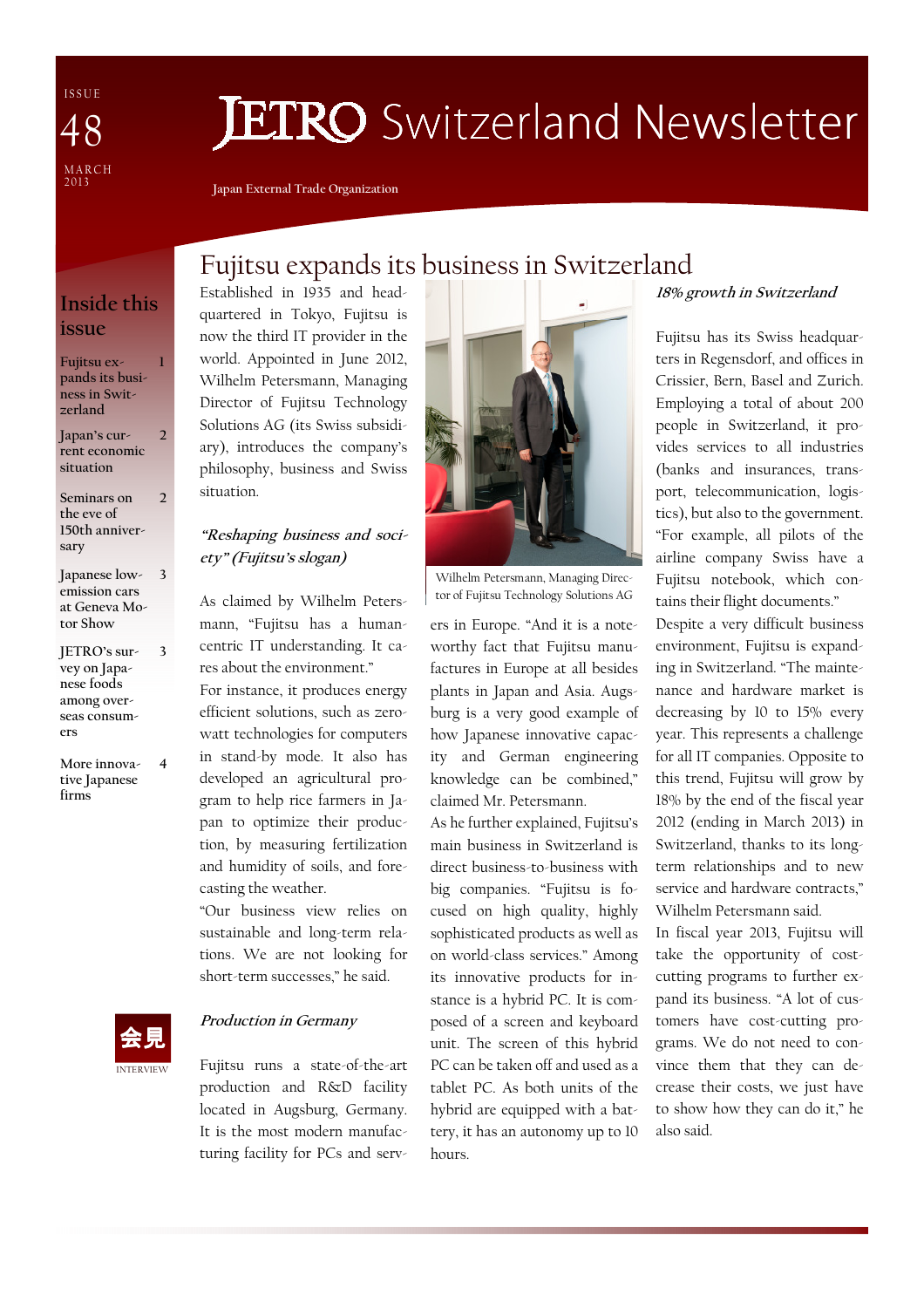## Japan's current economic situation

動向 "The Japanese economy is showing movements of picking up recently, while weakness can be seen in some areas", according to the Monthly Economic Report issued in March by the Cabinet Office.

> As shown on the graph, Japan's index of industrial production rose in January 2013 for the third consecutive month (+0.3% to 89.1).

> Exports slightly declined in January (-2.9% ), though exports to North America (+3.7%) and Oceania (+3.7%) were positive. However, exports to Asia (-5.2%) and Western Europe (-9.0%) contin-

ued to decline.

Furthermore, the domestic situation improved recently. Unemployment rate was 4.2% in January, showing a decrease by 6.2% from the previous year. The average of monthly consumption expenditures per household was ¥ 288,934 in January, marking an increase by 2.1% in nominal terms and 2.4% in real terms over the year. Orders in construction (provisional data) rose 7.9% in January 2013 from a year earlier to ¥ 3,142 billion.



## **ACTIVITY**



H.E. Luzius Wasescha, Former Swiss Ambassador to the World Trade Organization

Two conferences were held in Geneva (March 4) and Zurich (March 15) on the eve of the  $150^{\text{th}}$ anniversary of diplomatic relations between Switzerland and Japan.

As mentioned by Roger Mottini (author of a book about the history the Treaty of Amity and Trade between Japan and Switzerland was signed in 1864, following the visit of the Swiss delegation led by Aimé Humbert (head of the Swiss watch union).

Moreover, a Free Trade and Economic Partnership Agreement (FTEPA) between the two countries is in force since September 2009.

H.E. Luzius Wasescha, Former Swiss Ambassador to the World Trade Organization, outlined the impact of global changes on the FTEPA.

An analysis about the impact and utilization of the FTEPA was also introduced by Patrick Ziltener and Georg Blind, Professors at the University of Zurich. It shows that the utilization rate rose rapidly until 2011 (40%), and then declined to



Patrick Ziltener and Georg Blind, Professors at the University of Zurich, and Roger Mottini, Lecturer, Author and Researcher

26% in 2012.

\*Roger Mottini, "Tell in Tōkyō: schweizerischjapanische Begegungen von den Anfängen bis 1914" (also published in Japanese).

SITUATION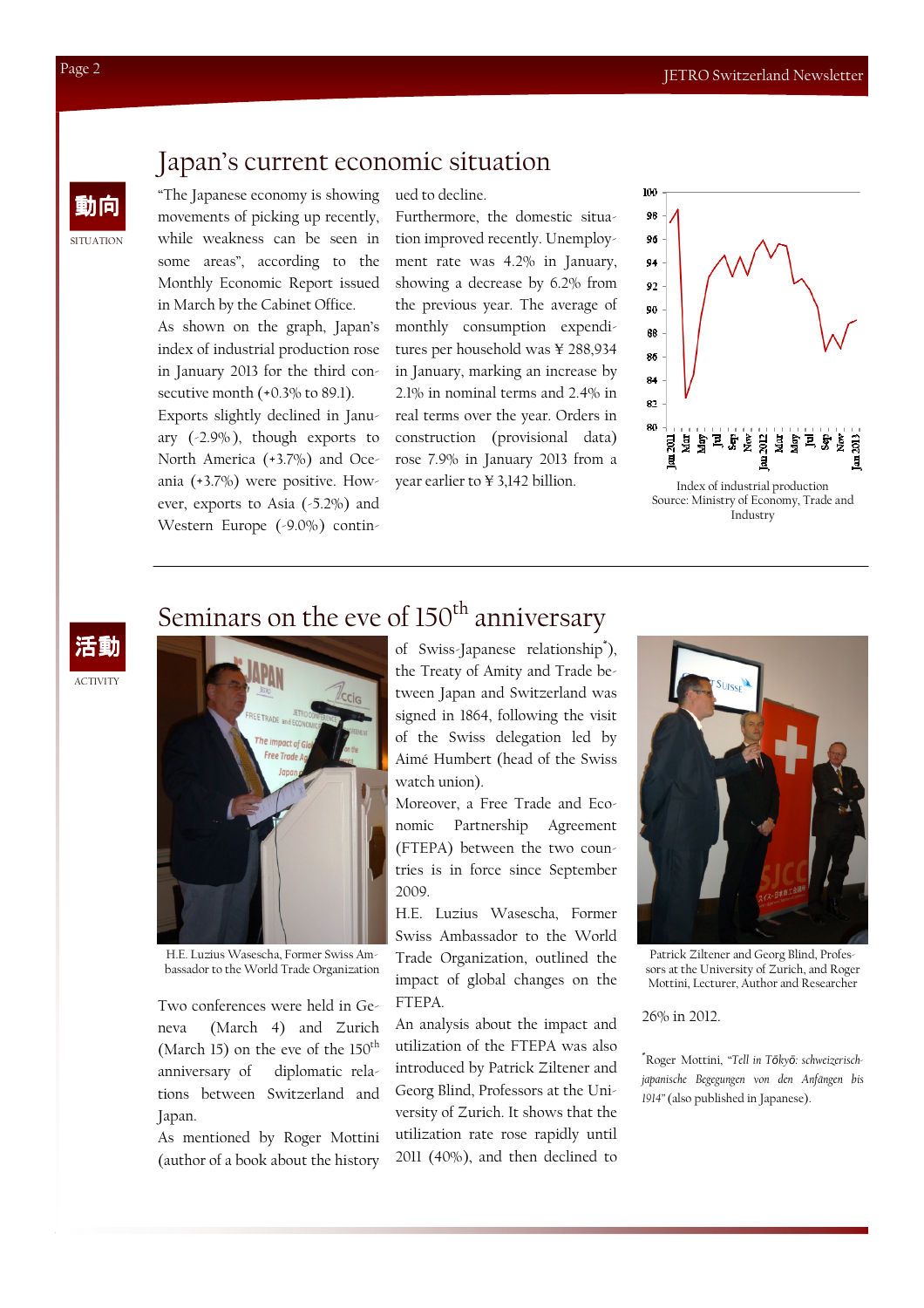## Japanese low-emission cars at Geneva Motor Show



Japanese car manufacturers are seen as leaders in the development of low-emission cars. The following are some examples of their technologies.

#### Hybrid technology

Toyota has developed the Hybrid Synergy Drive technologies, which allow the car to use the power engine only. It also enables the recharge of the battery during deceleration and braking. It began to develop this technology as early as in the 1960s.

Toyota's hybrid technologies are used in cars, such as Yaris (79 g/km of CO2 emission and 3.5L/100 km), Auris (89g/km of CO2 emission; 3.8L/100 km), Prius (89g/km of



CO2 emission; 3.9L/100 km) and Lexus cars.

Nissan also exhibited the hybrid crossover Resonance concept car. It has a 2.5-liter four-cylinder engine. It combines electric motor/

generator linked to a Continuously Variable Transmission (CVT). The design of Honda's CR-Z Hy-

brid has been revised in 2013. It has an average consumption of only 5 liters / 100 km. It is able to reach 100 km/h in 9 seconds.

Integrated Motor Assist (IMA) hybrid system of Honda 's Jazz Hybrid uses i-VTEC engine and electric motor to achieve higher fuel efficiency and performance.

Mitsubishi's GR-HEV concept Sport Utility Truck (SUT) features a diesel-hybrid system which re-



Toyota i-Road concept car Nissan's Resonance concept car Mitsubishi Plug-in Hybrid

duces its CO2 emission to 149 g/km and a 2.5L engine.

#### Electric cars

Toyota also unveiled the i-Road concept – a three-wheel electric car (see picture).

Nissan manufactures since 2010 the Leaf electric car. It has a range of up to 175 km per charge of battery and a maximum speed of 145 km/h. Furthermore, 95% of its battery can be recycled.

In addition to i-Miev (range capacity of 130 km), Mitsubishi exhibited CA-MiEV concept car. Its regenerative braking system and reduction in body weight enable a driving range of 300 km.

## JETRO's survey on Japanese foods among overseas consumers

JETRO conducted a survey on Japanese foods among 2,800 consumers located in seven countries and regions: China, Hong-Kong, Taipei, South Korea, the United States, France and Italy.

Japanese cuisine is seen as the most favorite foreign cuisine in all countries, except the United States eign favorite cuisine).

very popular, regardless the country or region, whereas ramen noopopular in Europe.

96.3% of Chinese consumers have opinions).

(where it is ranked third most for-an excellent or good opinion about Sushi, yakitori and tempura are of French respondents and 72% of Japanese sake, although only 69.2% Italian respondents express a positive opinion about it.

dles are more popular in Asia and Japanese green tea is enjoyed in all the US, and curry rice is more countries (average of 32.7% of excellent opinions and 57.6% of good